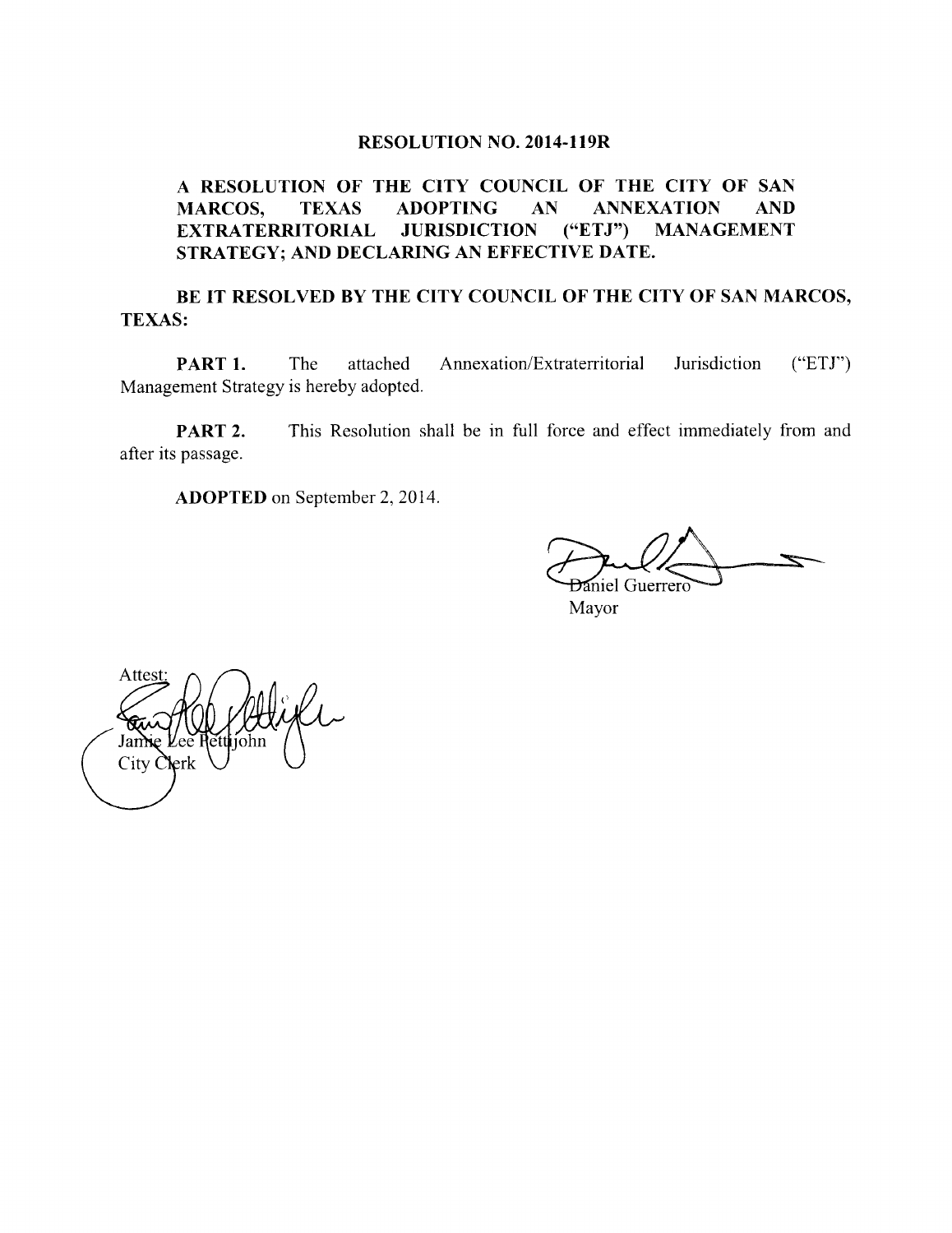# Annexation / Extraterritorial Jurisdiction (ETJ) Management Strategy

Vision San Marcos, the City' <sup>s</sup> adopted Comprehensive Plan, sets goals and objectives for the City. The Vision Statement for the Land Use element of the Comprehensive Plan states " We envision San Marcos as <sup>a</sup> community with balanced and diverse land uses that expand our lifestyle choices while protecting and enriching our historical, cultural, and natural resources." The first goal of this element is to " Direct growth, compatible with surrounding uses." A primary objective under this goal is to " Update the Annexation / Extraterritorial Jurisdiction (ETJ) Management Plan." In accordance with this direction, staff has developed this Annexation / ETJ Management Strategy for City Council consideration and adoption.

Every annexation and ETJ decision should be policy driven and evaluated in terms of how it fits with the annexation-related goals and policies of the comprehensive plan and with this strategy. Annexation and ETJ management should be viewed as <sup>a</sup> continuous process that begins with ETJ best management practices and ends with annexation into the City.

The strategy is intended to facilitate annexation as <sup>a</sup> means of ensuring that San Marcos fully benefits from development in the ETJ and to protect and, when possible, extend the ETJ.

The Strategy includes the following elements:

- Managing the City's Extraterritorial Jurisdiction (ETJ)
- Annexation Planning
- **•** Strategy Implementation
- City Staff's development of a written Annexation Resources Supplement to facilitate the implementation of this Strategy

## Managing the ETJ

#### What is the ETJ?

Because, with the exception of City-owned land, San Marcos may only annex land within its ETJ, this strategy begins with ETJ management. San Marcos' ETJ is the contiguous unincorporated land within <sup>a</sup> 3.5 mile radius extending from and adjacent to the city limits that is not within another city's ETJ. The purpose of the ETJ is to allow cities to plan for growth in the area outside their corporate boundaries and to annex new development. The ETJ does this in two ways. First, there is <sup>a</sup> statutory prohibition against a municipality annexing into another city's ETJ. This provides a city with land that it alone can annex encouraging planning and utility extensions in the ETJ. Second, cities are authorized to enforce their subdivision regulations and infrastructure standards (and a very limited number of other regulations) in their ETJ. This ensures that development in the ETJ meets the city's development standards further facilitating annexation.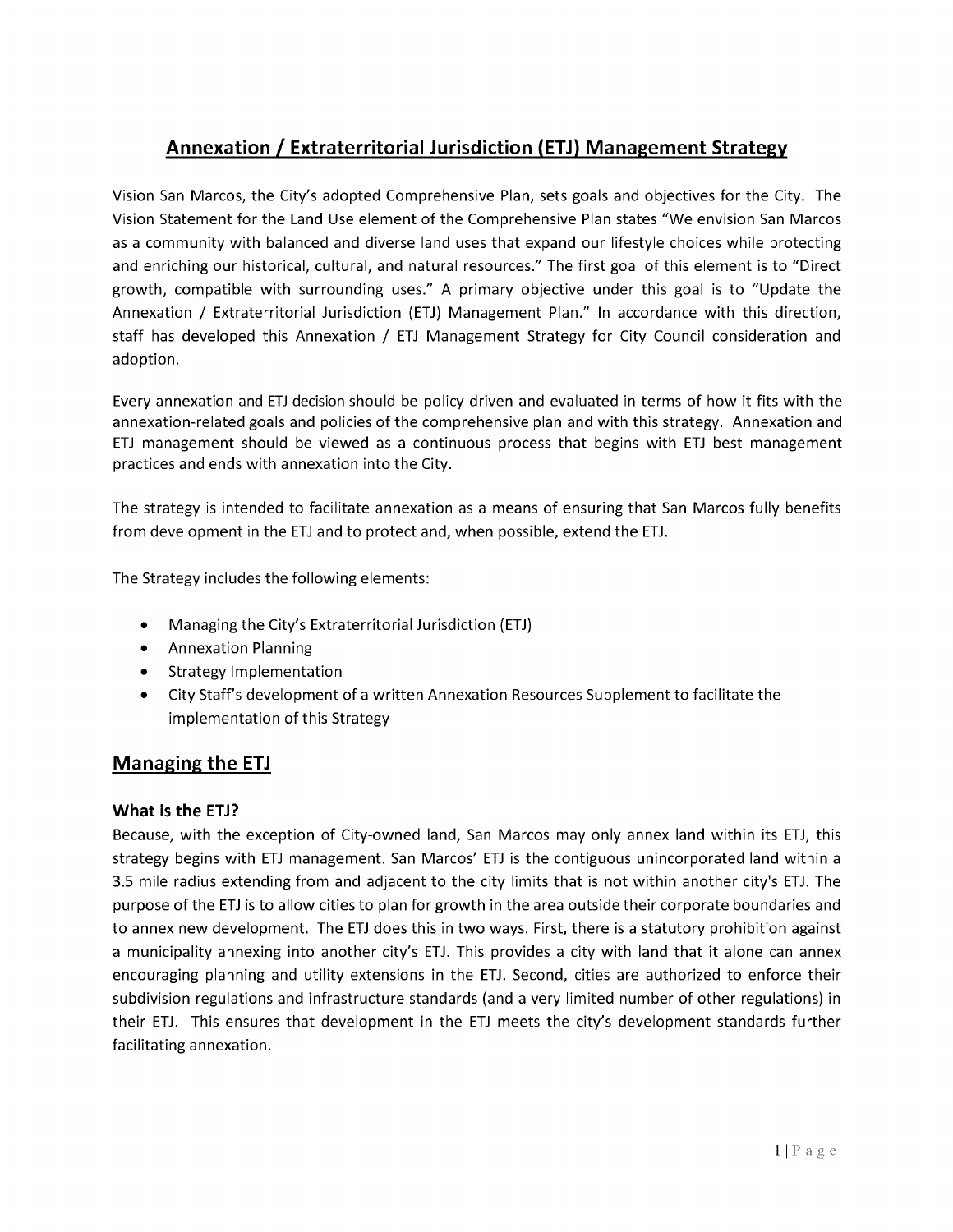### ETJ Management Issues

Because of the relationship between annexation and the ETJ, ETJ management is critical. There are a number of ETJ issues that San Marcos and rapidly growing cities face. They include:

- 1. Requests for ETJ exchanges and releases between other cities
- 2. Petitions for creation of Municipal Utility Districts ( MUDS) and Water Districts
- 3 . Petitions for creation of ETJ Public Improvement Districts ( PIDs)
- 4. Development of large projects that cannot be immediately annexed or for which deferral of annexation is sought through approval of <sup>a</sup> development agreement.

The application of the following best management practices can aid in dealing with these issues.

## Best Management Practices (BMPs) for the City's ETJ Management

- 1. ETJ management decisions should support implementation of the Comprehensive Plan and the adopted Annexation / ETJ Management Strategy. ETJ management decisions support the Comprehensive Plan by directing growth towards the appropriate intensity zone in the ETJ.
- 2. Discretionary actions, including consent to the creation of MUDS and PIDs in the ETJ or approval of development agreements should be evaluated in terms of their impact on implementation of the Comprehensive Plan and on annexation of the property that is the subject of the discretionary action.
- 3. Owners of properties in the ETJ that have not otherwise consented to annexation will be offered annexation/development agreements. If the owners have a development proposal that has staff support, an agreement in accordance with Sec 212.172 Local Government Code agreements should be negotiated. Owners of land expected to remain in agricultural use should be offered an agreement meeting the requirements of Section 43. 035 Local Government Code
- 4. The Annexation/ETJ Review Team will meet routinely to establish linkages between annexation and the CIP, utility extension and budget processes.
- 5. City Council will meet routinely to hear Annexation/ETJ Review Team briefings and discuss the policy and amend the Strategy as necessary.
- 6. Property acquired by the City will be evaluated to determine suitability for annexation.
- 7. Property that can be served when utilities are extended, whether through an Out of City Utility extension or connection request or <sup>a</sup> City Capital Improvement Project, will be evaluated to determine the suitability for and timing of annexation.
- 8. The schedules for approval of annexations by the City Council should be planned to meet applicable laws, ordinances and public notice requirements.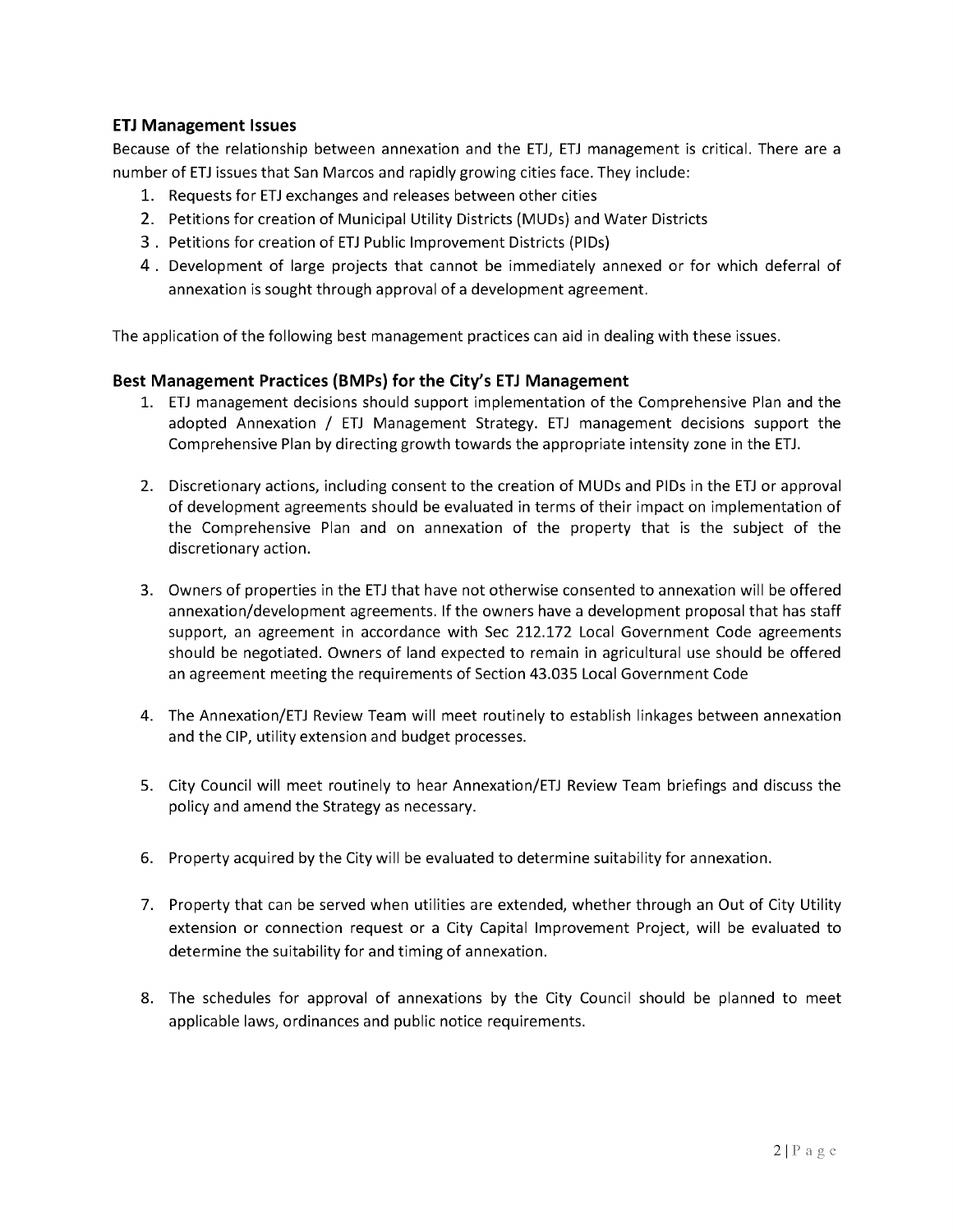## Annexation Planning

#### What is annexation?

Annexation is the process by which <sup>a</sup> city extends its municipal services, regulations, voting privileges and taxing authority to new territory. It is one of the primary means by which cities grow. Cities annex territory to provide urbanizing areas with municipal services and to exercise regulatory authority necessary to protect public health and safety. Annexation is also <sup>a</sup> means of ensuring that current and future residents and businesses outside a city's corporate limits who benefit from access to the city's facilities and services share the tax burden associated with constructing and maintaining those facilities and services. Annexation and the imposition of land use controls may also be used as <sup>a</sup> tool to implement <sup>a</sup> comprehensive plan.

Annexation is also <sup>a</sup> primary means by which cities benefit from development occurring in the ETJ. This is especially critical in cases where the city has either directly or indirectly facilitated that development.

#### Statutory Framework

As <sup>a</sup> home -rule city, San Marcos may annex territory on both <sup>a</sup> voluntary and an involuntary basis. Most of the Texas statutes associated with annexation are codified in Chapter 43 of the Texas Local Government Code. Chapter 43 establishes <sup>a</sup> number of general procedural requirements for all annexations. City staff shall monitor changes in state law and periodically recommend changes to applicable ordinances, this policy and internal procedures consistent with any changes in the law.

#### Annexation Planning

The City's annexation planning process includes two basic components:

- 1. Rolling Annexation Candidate List
- 2. Annual Annexation Program

The Rolling Annexation Candidate List includes areas that can be reasonably expected to be annexed over <sup>a</sup> 10 year planning period as well as areas covered by development agreements under which the City has agreed to defer annexation. Areas will be added to the candidate list on a regular basis.

Areas on the candidate list are evaluated on an annual basis and areas that are ready for annexation are proposed for inclusion in the Annual Annexation Program. The annual program is comprised of areas from the candidate list as well as areas for which annexation has been requested.

## Considerations for annexation evaluation

Each annexation candidate area should be evaluated on its unique land use, environmental, fiscal and demographic characteristics. The following considerations will be used to determine whether <sup>a</sup> candidate area is ready for annexation in <sup>a</sup> given year. The evaluation is not <sup>a</sup> purely additive process, however. Some considerations outweigh others and the relative weight may change from year to year. For instance health and safety considerations may trump financial impact to the City and ranch land with no development proposals pending one year may be the site of <sup>a</sup> major proposal the next. The evaluation considerations are <sup>a</sup> means of ensuring that the right questions are asked.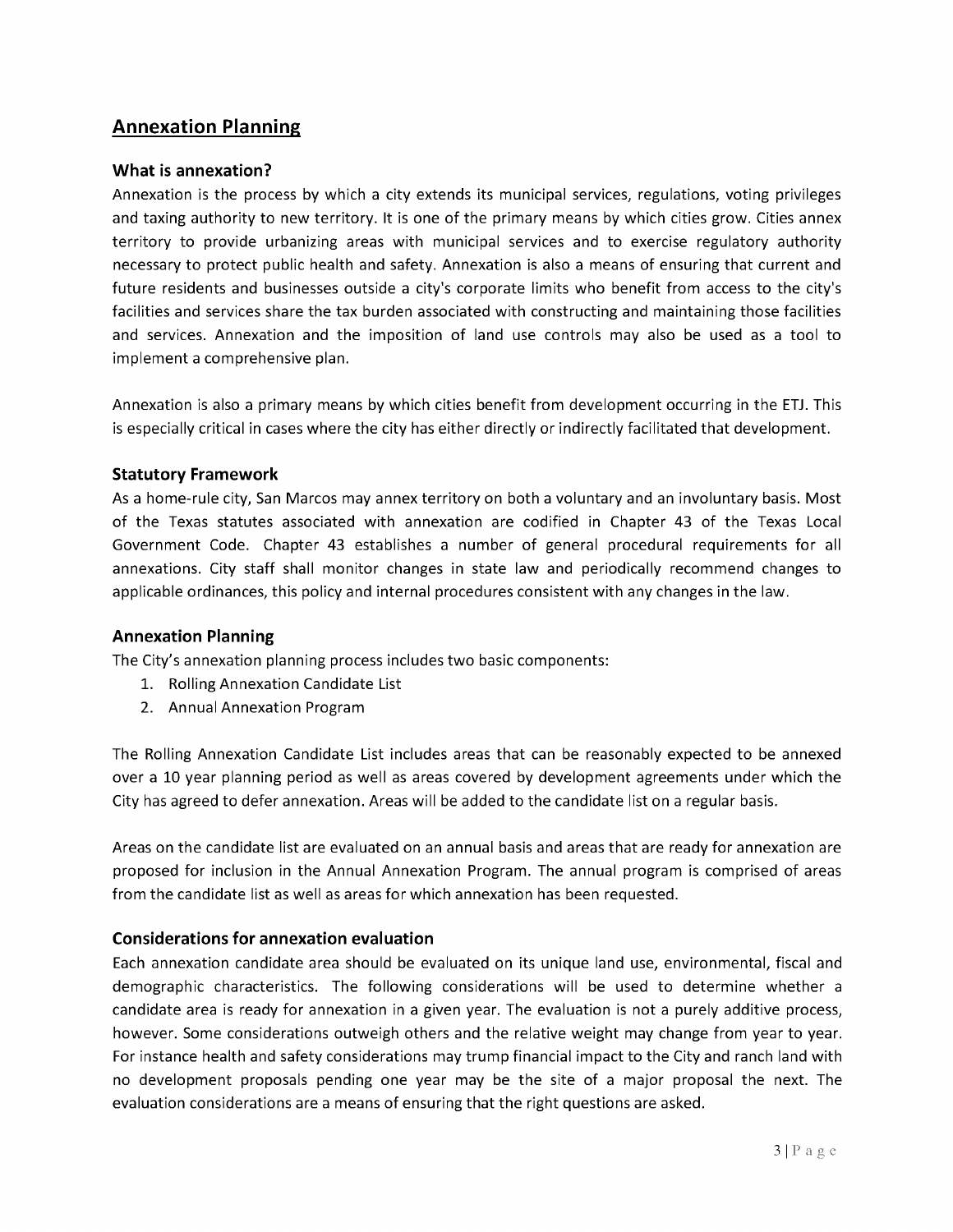The following are the threshold considerations for annexation:

- 1. What is the appropriate annexation procedure based on the characteristics of the property, i. e. appraised for agricultural or wildlife management use or timber land, fewer than 100 residents, limited purpose annexation under City Charter?
- 2. Does annexation of the area support the Comprehensive Plan?
- 3. Is the proposed annexation area contiguous to the existing City limits or can contiguity be established?
- 4. Is there an agreement (Strategic Partnership, Annexation /Development Agreement etc.) with an established annexation date/trigger point within the 10-year mid-term planning period?
- 5. Can the area be provided with full municipal services within the deadlines established by state law?
- 6. Is the area bounded on two sides by City Limits (i.e. doughnut hole)?

The following are additional considerations listed below to be used in evaluating a property to determine its suitability for annexation:

- 1. Has a water and/or wastewater service extension request been filed/approved for the property OCUs)?
- 2. Has the property been legally subdivided?
- 3. Is the area within the certificated ( CCN) area of another service provider?
- 4. Is a CIP or budget amendment needed to provide services?
- 5. Has a development proposal been submitted/approved for the property?
- 6. Does the annexation create an opportunity for further annexations/ETJ expansions in the short term?
- 7. Are there emergency service district (ESD) related expenses associated with the annexation?
- 8. Is there <sup>a</sup> positive financial impact for the City?
- 9. Is the land unoccupied?
- 10. Is there <sup>a</sup> need for land use control?
- 11. Are there health and safety issues?

## Strategy for Implementation

## Annexation /ETJ Management Review Team

To great degree, the strategy will be implemented through the work of the Annexation/ETJ Management Review Team. The team will meet on a routine basis to exchange information, discuss ETJ proposals and work to resolve internal conflicts regarding annexation and ETJ issues. This group also will be charged with identifying areas to be included in the Rolling Annexation Candidate List and the Annual Annexation Program. They will also provide input to the annexation service plans and the fiscal impact model.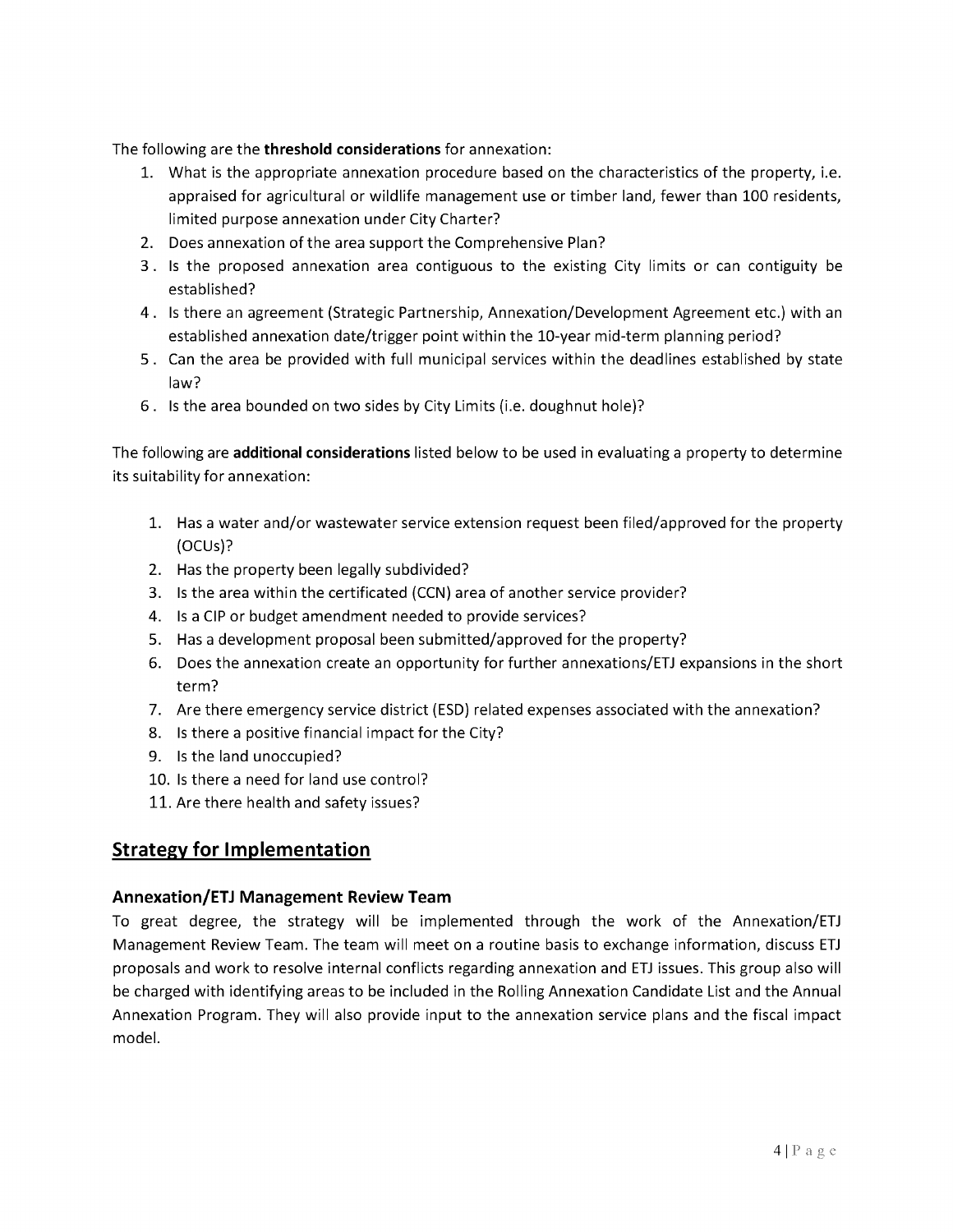The Annexation/ETJ review team will be comprised of City staff from the following Departments:

- Development Services
- City Manager
- City Clerk
- Economic Development
- Engineering / Capital Improvements
- Finance
- Legal
- Fire
- Police
- Public Services
- Environmental Health
- Parks and Recreation
- Communications

## Rolling Annexation Candidate List

The Rolling Annexation Candidate List is a continuously updated GIS/spreadsheet-based working document used by staff for internal planning purposes. It includes all the areas that may be reasonably expected to be annexed over the mid-term (ten year planning horizon). The list should also include areas covered by annexation /development agreements, areas that have requested utility service and areas covered by strategic partnership agreements (SPAS) irrespective of annexation date. In general, the areas proposed for inclusion in the candidate list can be categorized as:

- 1. Infill Areas (areas bounded on two sides by the City Limits)
- 2. Out of City Utility Areas (areas served with City water and wastewater)
- 3. Potential Section 43.035 Agreement Areas ( agricultural land that can be provided with City services which can be offered a Section 43.035 agreement)
- 4. Development Agreement Areas (land covered by existing development agreements)

The list may also include additional areas that do not neatly fit the categories listed above. Potential areas for the Rolling Annexation Candidate List are shown on the attached map.

The Rolling Annexation Candidate List database should include spatial ( GIS), land use, ownership, utility service and other annexation-related data for each potential area. The list is dynamic in nature and should be reviewed and updated regularly to maintain accuracy. Every year, the list should be reviewed to identify areas to be added to the annual annexation program. If updated on a regular basis, it can also be used to evaluate requests for voluntary annexations. The database associated with it can also be used as an input to CIP and budget planning. The Annexation Resources Supplement discusses the municipal annexation plan.

#### Annual Annexation Program

The annual annexation program is comprised of the areas proposed for annexation in the current calendar year. Each year, all of the areas in the Rolling Annexation Candidate List should be evaluated